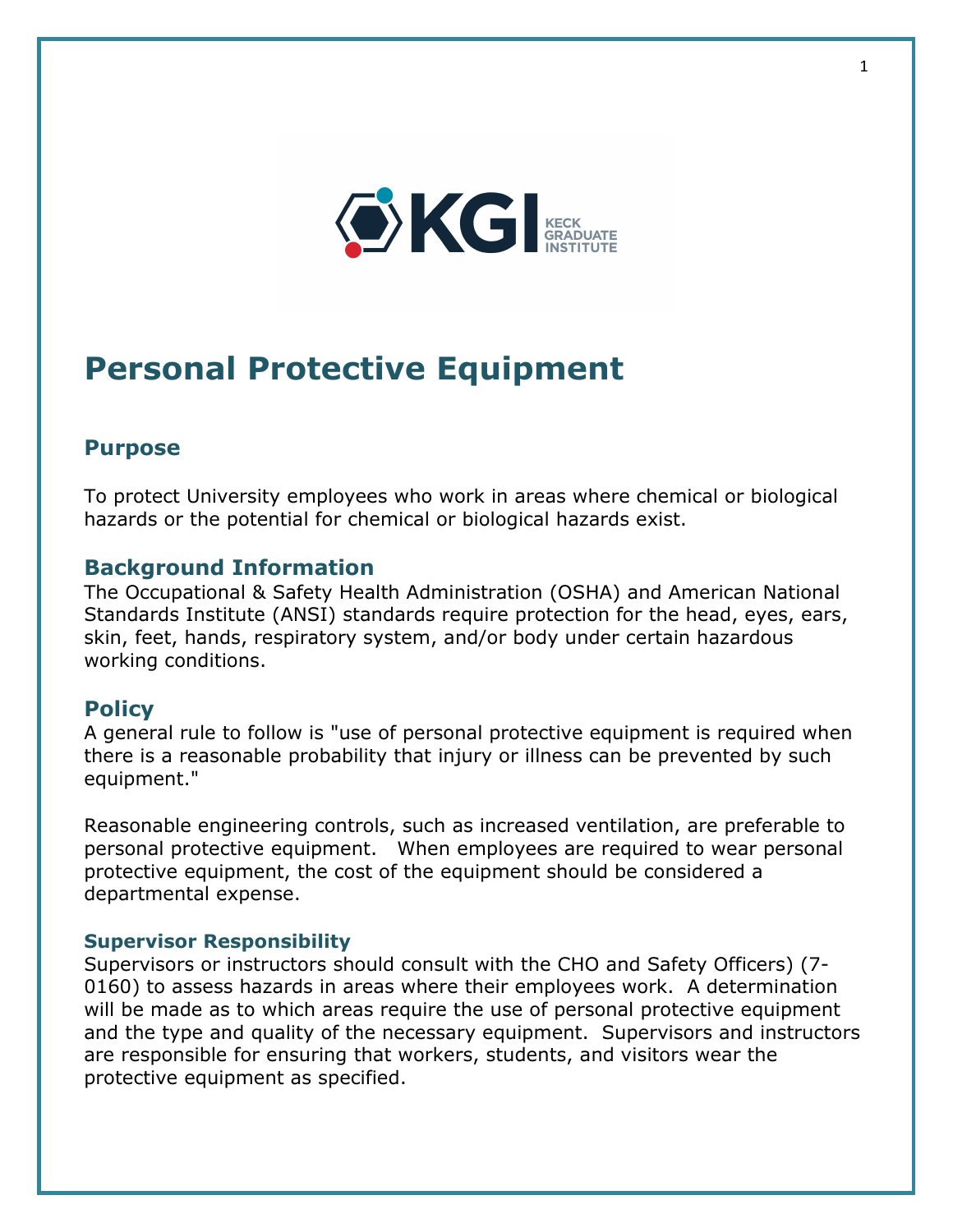Personal Protective Equipment Locations The cost of this equipment may be charged against any approved departmental account. Supervisors who do not have ready access to these campus facilities may obtain personal protective equipment through any approved commercial safety equipment supplier. However, supervisors should consult the CHO officer to ensure that the type of equipment selected is appropriate.

Supervisors are responsible for training their employees so they are able to identify situations that require the use of personal protective equipment and know how to properly use, care for and maintain the equipment.

# Employee Responsibilities

Employees are required to wear personal protective equipment when determined necessary.

#### Apparel

Protective apparel protects the body from chemical exposure, temperature extremes, and injury from sharp objects. Lab coats, chemical resistant aprons, and disposable of protective apparel. Proper apparel selection should be based on intended use. Appararel should not be worn outside of the laboratories except for crossing the hallway from one lab to the next.

#### **Shoes**

Appropriate footwear that is effective in preventing or limiting injury shall be worn by employees who are exposed to conditions that cause foot injuries. As a general rule, low-heeled, closed-toe shoes shall be worn in all laboratory operations where there is a likelihood of exposure to spilled chemicals.

## Safety Glasses & Goggles

Appropriate eye protection shall be provided to and worn by employees whose jobs expose them to eye hazards. The minimum acceptable form of eye protection is safety glasses that meet the requirements specified in ANSI Z87.1, "Practice for Occupational and Educational Eye and Face Protection."

(https://www.rkb.us/contentdetail.cfm?content\_id=107510) Impact and/or chemical resistant goggles or face shields provide additional protection and should be worn over normal corrective lenses unless prescription safety glasses are worn. http://www.osha.gov/SLTC/etools/eyeandface/ppe/goggles3.html

## Gloves